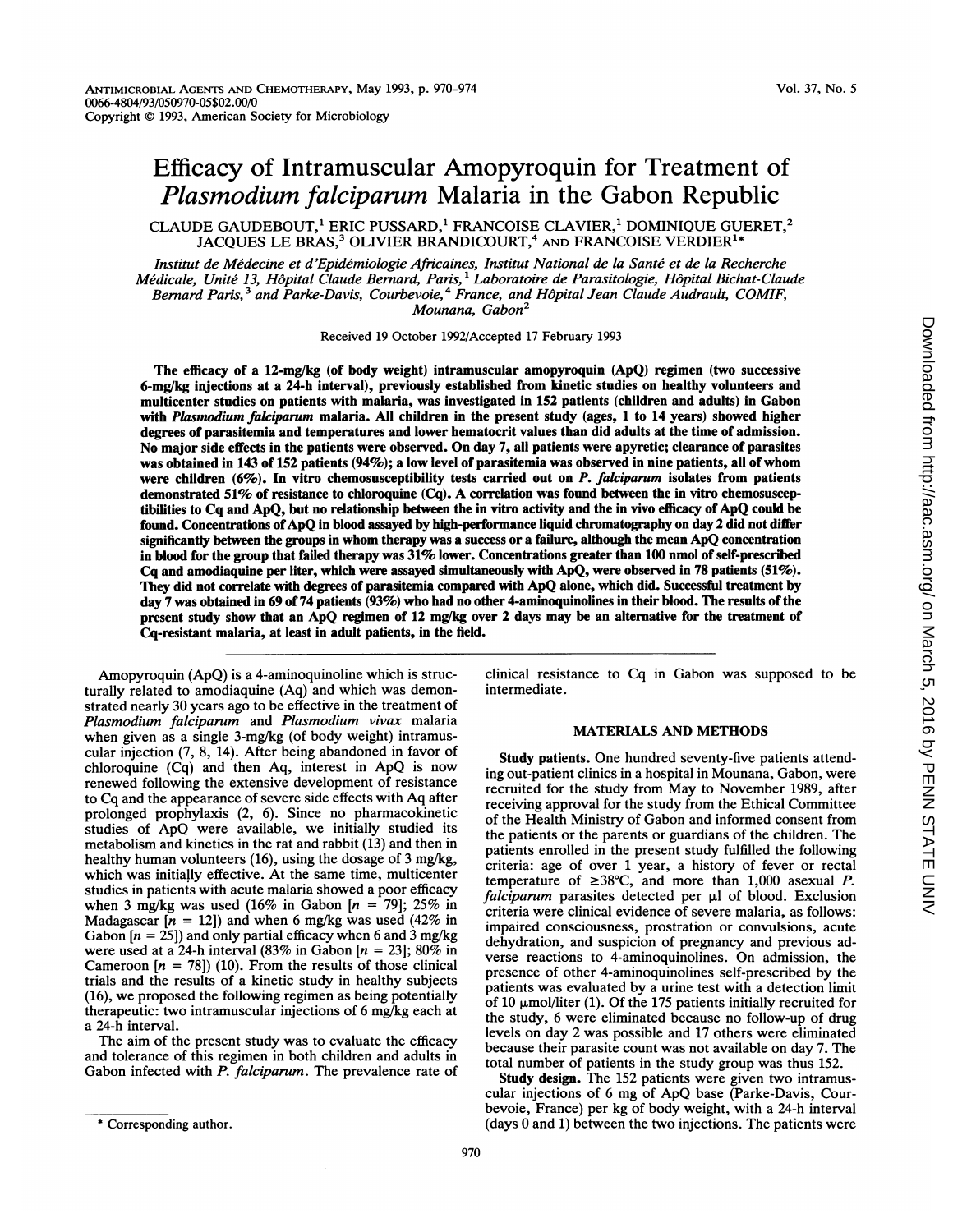| Group (age $[\text{yr}]$ );<br>no. of subjects | Mean parasitemia (no. of parasites/ $\mu$ l<br>[range] | Hematocrit (%<br>$[mean \pm SD]$ | Temp $(^{\circ}C)$<br>$[mean \pm SD]$ |
|------------------------------------------------|--------------------------------------------------------|----------------------------------|---------------------------------------|
| $1(1-4; 77)$                                   | $52,284 \times 7 + 3,866$ 13,524-202,128)              | $32.6 \pm 5.6$                   | $38.9 \pm 1.0$                        |
| $2(5-14; 51)$                                  | $35,264 \times 7 + 2.954 (11,936 - 104,170)$           | $33.5 \pm 5.5$                   | $39.1 \pm 1.0$                        |
| 3(>14; 24)                                     | $8,436 \times 1 + 2.769 (3,046-23,363)^{6}$            | $36.8 \pm 5.3^b$                 | $38.1 \pm 0.8^{b}$                    |
| Total $(n = 152)$                              | $34,347 \times 3.417 (10,052-117,360)$                 | $33.6 \pm 5.6$                   | $38.8 \pm 1.0$                        |

TABLE 1. Characteristics of patients on admission

<sup>a</sup> Values are geometric means [exp (SD of log values)] and means multiplied and divided by exp (SD of log values), i.e., a 68% confidence interval.

 $b$  P < 0.05 compared with groups 1 and 2. Exact probabilities of the significance level are given in the text and are from the Bonferroni adjusted t test.

hospitalized during the first 2 days for attentive clinical care. Administration of the drug and a 7-day clinical follow-up were carried out by the same physician.

Tolerance. Side effects actively sought out by the physician and reported by the patients (or the parents or guardians for the children) and the assessment of each patient's health by the physician were recorded.

Clinical and biological investigations. Clinical status, rectal temperature, and hematocrit values were recorded on days 0, 2, and 7. The in vitro chemosusceptibilities of the parasite isolates to Cq and ApQ were assessed on day <sup>0</sup> by <sup>a</sup> semimicrotest that measured the incorporation of tritiated hypoxanthine (11). Quantitative asexual parasite counts were determined on Giemsa-stained thick blood smears on days 0, 2, and 7. ApQ concentrations in whole blood were measured on day 2 by a high-performance liquid chromatographic (HPLC) method (12). Because of frequent and often heavy self-medication with Cq and Aq (17), the most available and most widely used drugs in Gabon, these drugs and their respective metabolites were simultaneously checked with ApQ by HPLC on day 2, in addition to the day 0 urine 4-aminoquinoline detection test, the sensitivity of which was lower than that of the HPLC assay.

Statistical analysis. Results were expressed as means ± standard deviations (SDs) for all variables except parasitemia and drug concentrations in blood, which were given as geometric means, exponential (exp) (SD of log values), and the means were multiplied and divided by exp (SD of log values), i.e., a 68% confidence interval. In the groups of the lowest size, mean, minimal, and maximal values were given. Data were analyzed statistically by using one-way and two-way analyses of variance (with Bartlett's test for equal variance) without or with covariates and simple and multiple regression analyses (15). When significant differences were found between more than two groups by variance analysis, each interesting pair of groups was compared by the Bonferroni adjusted  $t$  test (4). The Mann-Whitney nonparametric U test was used for nonnormally distributed values. Differences in values were considered significant if the  $P$  value was  $\leq 0.05$  or 0.05 divided by the number of tests made. For categorical variables, the comparison was made by using the  $x<sup>2</sup>$  test or Fisher's exact test for the comparison of two proportions and the  $\chi^2$  test for trend (Kendall's Tau B). The level of significance was also 0.05.

# **RESULTS**

Characteristics of patients. Table 1 describes the characteristics of the patients at the time of admission to the study (day 0). The 152 patients were distributed into the following three groups according to age: group 1, from 1 to 4 years  $(n)$  $=$  77); group 2, from 5 to 14 years ( $n = 51$ ); group 3, over 14 years  $(n = 24)$ .

Of 152 urine tests carried out, 35 (23%) were positive for

4-aminoquinolines. Patients whose urine tests were positive were nevertheless maintained in the study in order to check the efficacy of ApQ under the field conditions of Africa. The geometric mean of initial parasitemia was 34,347 parasites per  $\mu$ l of blood (range, 10,052 to 117,360 parasites per  $\mu$ l of blood) for the whole group. Higher initial parasitemias were observed in groups 1 (mean, 52,284 parasites per  $\mu$ l of blood; range, 13,524 to 202,128 parasites per  $\mu$ l of blood) and 2 (mean,  $35,264$  parasites per  $\mu$ l of blood; range, 11,936 to 104,170 parasites per  $\mu$ l of blood) than in group 3 (mean, 8,436 parasites per  $\mu$ I of blood; range, 3,046 to 23,363 parasites per  $\mu$ I of blood) ( $P < 10^{-5}$  and  $P < 10^{-4}$ , respectively). The mean hematocrit value for the entire group was  $33.6\% \pm 5.6\%$ . This value in groups 1 (32.6\%  $\pm$  5.6\%) and 2  $(33.5\% \pm 5.5\%)$  was significantly lower than that in group 3  $(36.8\% \pm 5.3\%) (P = 0.002$  and  $P = 0.014$ , respectively). The mean rectal temperature for the total group of patients was  $38.8 \pm 1.0^{\circ}$ C. It was significantly higher in groups 1 and 2  $(38.9 \pm 1.0 \text{ and } 39.1 \pm 1.0^{\circ}\text{C}$ , respectively) than in group 3  $(38.1 \pm 0.8^{\circ}\text{C})$   $(P = 0.0002)$ .

In vitro testing. Of all the Cq and ApQ semimicrotests carried out, 63 were successful. Resistance to Cq, which was defined as the concentration greater than 100 nmol/liter required to inhibit growth of 50% of parasites  $(IC_{50})$ , was observed in 32 isolates (51%). Mean IC<sub>50</sub>s were  $12 \pm 6$ nmol/liter for ApQ and  $139 \pm 108$  nmol/liter for Cq and correlated with each other: 32% of the variation of the  $IC_{50}$ of ApQ was explainable by the  $IC_{50}$  of Cq (and vice versa)  $(r = 0.564;$  degrees of freedom = 61;  $P < 10^{-5}$ ).

In vivo testing. (i) Tolerance analysis. No major side effects were reported by the patients after questioning by the physician, and none were observed after physical examination. Mild adverse reactions consisting of pain at the site of injection lasting some 2 h after each injection were reported by almost all patients, but the pain disappeared spontaneously.

(ii) Evolution of parasitemia, temperature, and hematocrit. After ApQ treatment, no parasites were found in <sup>143</sup> of <sup>152</sup> patients (94%) by day 7; those 143 succeeding patients were spread out among 70 patients in group <sup>1</sup> (91%), 49 patients in group 2 (96%), and 24 patients in group 3 (100%); respective percentages of treatment successes seemed to be related to age ( $\chi^2$  test for trend,  $P = 0.073$ ). Of the nine patients who failed therapy (6%), seven were in group <sup>1</sup> (9%) (the geometric mean [and the minimal and maximal values, or range] of parasitemia were 327 [8 to 900] parasites per  $\mu$ l of blood) and two were in group 2 (4%); the individual parasitemias in the group 2 patients were 144 and 450 parasites per  $\mu$ l of blood, respectively.

No significant difference in initial parasitemia was observed between the two groups representing treatment success (mean, 32,500 parasites per  $\mu$ I of blood; range, 8,560 to 123,340 parasites per  $\mu$ l of blood) and failure (mean, 82,710 parasites per  $\mu$ l of blood; range, 15,490 to 441,610 parasites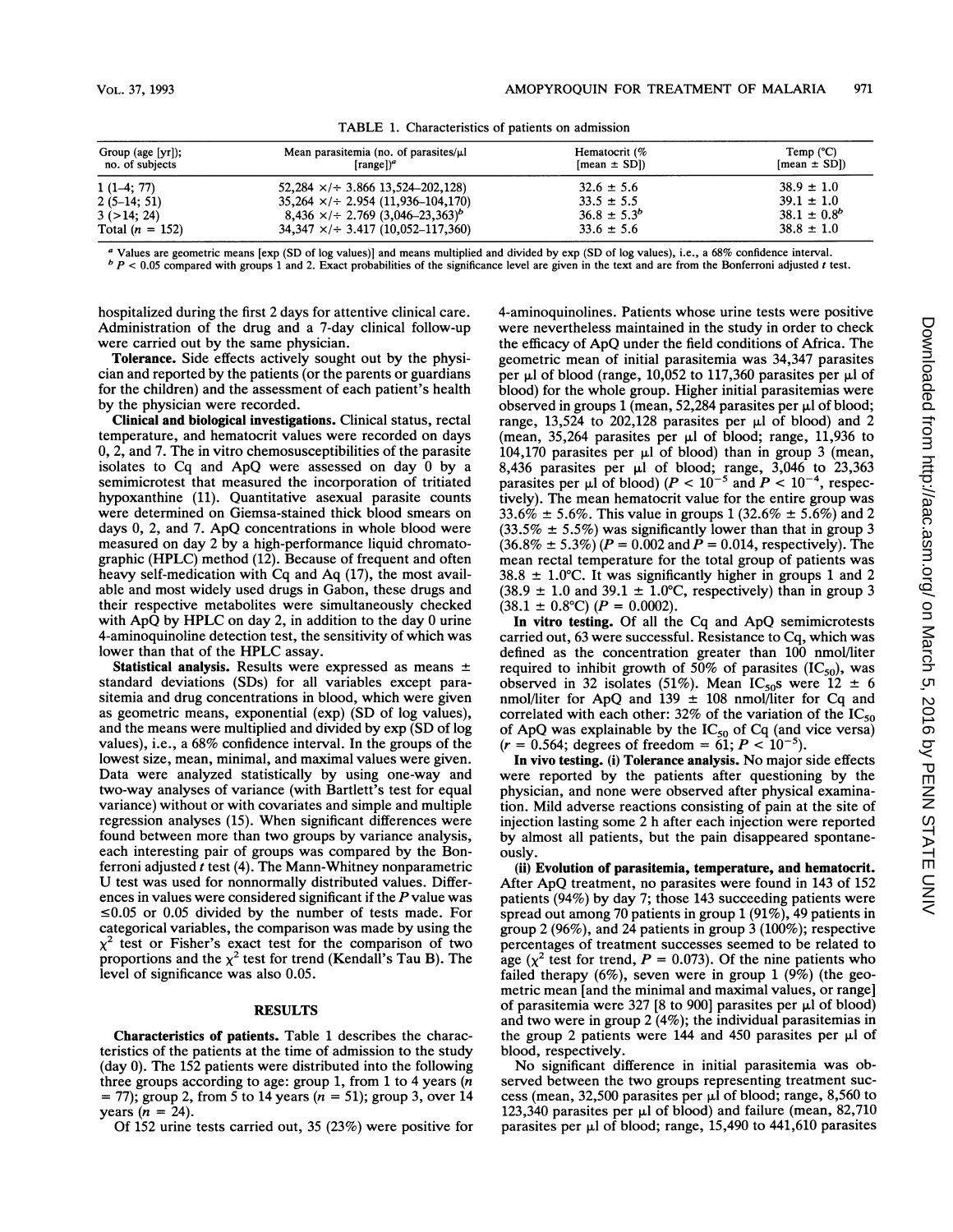| Group (age [yr]) |                                                                     | ApQ concn (nmol/liter [range]) for treatment:       |                                                       |
|------------------|---------------------------------------------------------------------|-----------------------------------------------------|-------------------------------------------------------|
|                  | <b>Success</b>                                                      | Failure                                             | Total                                                 |
| $1(1-4)$         | 141 $\times$ /÷ 1.956 (72–276) ( <i>n</i> = 70) <sup><i>b</i></sup> | $103 \times 1 + 2.107 (49 - 217) (n = 7)$           | $137 \times \div 1.971 (70-270) (n = 77)$             |
| $2(5-14)$        | $173 \times 1 + 1.889 (92 - 327) (n = 49)$                          | 121 (113–129) $(n = 2)$                             | $171 \times 1 + 1.873 (91 - 319) (n = 51)$            |
| 3(>14)           | $172 \times 7$ + 2.113 (81-363) (n = 24)                            | $(n = 0)$                                           | $172 \times 7 \div 2.113 (81 - 363)$ ( <i>n</i> = 24) |
| Total            | $156 \times 1$ : 1.965 (80-307) (n = 143)                           | $107 \times 10^{-1}$ 1.916 (56-204) ( <i>n</i> = 9) | $153 \times 1 + 1.932$ (79–295) (n = 152)             |

TABLE 2. ApQ concentrations in blood assayed on day  $2<sup>a</sup>$ 

<sup>a</sup> Data are expressed as geometric mean [exp (SD of log values)] and the mean multiplied and divided by exp (SD of log values), i.e., <sup>a</sup> 68% confidence interval.  $<sup>b</sup>$  n indicates number of patients.</sup>

per  $\mu$ l of blood) ( $P = 0.16$ ) by day 7. In the group in which treatment was a success  $(n = 143)$ , 102 patients had already cleared their parasites by day 2, whereas 41 (29%) were still parasitemic (mean, 186 parasites per  $\mu$ l of blood; range, 40 to  $860$  parasites per  $\mu$ l of blood). In the same way, of the nine patients who failed therapy, five had already cleared their parasites by day 2, whereas the other four (44%) were still parasitemic (mean,  $1,800$  parasites per  $\mu$ l of blood; range, 650 to 4,990 parasites per pI of blood). The mean parasitemia in the group that failed therapy  $(1,800)$  parasites per  $\mu$ l of blood) was significantly greater than that in the group in which treatment was a success  $(186 \text{ parasites per } \mu)$  of blood)  $(P = 0.001)$ .

On day 0, no difference in the mean rectal temperature was observed between the groups in which treatment was a success (38.9  $\pm$  1.0°C) and a failure (38.7  $\pm$  1.1°C). It was the same for the hematocrit values between the groups in which treatment was a success (33.6%  $\pm$  5.0%) and a failure (32.3%)  $\pm$  5.6%).

On day 2, compared with the values at the time of admission, the rectal temperature had decreased significantly and was significantly lower in the group in which treatment was a success (37.0  $\pm$  0.5°C) than in the group in which treatment was a failure (37.7  $\pm$  1.1°C) ( $P = 0.0005$ ). Among the 45 patients who were parasitemic on day 2, 41 patients (group in which treatment was a success) were apyretic (37.0  $\pm$  0.2°C) and differed from the other 4 patients (group in which treatment was a failure) whose mean temperature was 38.6  $\pm$  0.8°C ( $P < 10^{-7}$ ). Compared with the values at the time of admission, hematocrit values decreased similarly in both groups:  $31.9\% \pm 6.8\%$  and  $30.9\% \pm 4.6\%$  in the groups in which treatment was a success and a failure, respectively.

On day 7, the temperatures of the groups in which treatment was a success (36.9  $\pm$  0.3°C) and a failure (37.1  $\pm$ 0.4°C) did not differ ( $P = 0.13$ ). On the contrary, in the group in which treatment was a success, hematocrit values  $(34.0\%$  $\pm$  6.2%) were found to be similar to those obtained on day 0, but in the group in which treatment was a failure, hematocrit values continued to decrease (28.4%  $\pm$  5.2%), exhibiting significantly lower values than those in the former group  $(P = 0.037)$ . Among the 45 patients who were parasitemic by day 2, 41 patients (group in which treatment was a success) had a mean hematocrit value of  $32.1\% \pm 6.3\%$ , which differed from that of the other 4 patients (group in which treatment was a failure), 24.0%  $\pm$  2.2% ( $P = 0.014$ ). Furthermore, the hematocrit values of the seven patients of group 1 who failed therapy (27.3%  $\pm$  4.4%) differed from the hematocrit values of the children in the same group in whom therapy succeeded (32.1%  $\pm$  6.2%) (P = 0.049).

(iii) Drug concentrations in blood. Mean ApQ concentrations in blood assayed on day 2 did not differ significantly between the groups in which treatment was a success (mean,

156 nmol/liter; range, 80 to 307 nmol/liter;  $n = 143$ ) and failure (mean, 107 nmol/liter; range, 56 to 204 nmol/liter;  $n =$ 9) (Mann-Whitney nonparametric U test,  $P = 0.068$ ). No significant differences were found between groups <sup>1</sup> (mean, 137 nmol/liter; range, 70 to 270 nmol/liter;  $n = 77$ , 2 (mean, 171 nmol/liter; range, 91 to 319 nmol/liter;  $n = 51$ ), and 3 (mean, 172 nmol/liter; range, 81 to 363 nmol/liter;  $n = 24$ )  $(P = 0.072)$  or between individuals of different ages within the groups in which treatment was a success or failure (Table 2).

Significant self-medication represented by a concentration over 100 nmol of Cq plus monodesethylchloroquine plus monodesethylamodiaquine per liter of blood on day 2 was observed in 51% of the 152 patients (41 group <sup>1</sup> patients, 53%; 28 group 2 patients, 55%; and 9 group 3 patients, 38%). This self-medication did not differ between the groups in which treatment was a success or failure  $(P = 0.60)$  or between the absence or presence of parasites by day  $2 (P =$ 0.68).

(iv) Parasitemia and drug concentration relationship. Simple and multiple regression analyses in the group with parasites on day 2 ( $\bar{n}$  = 45) showed a significant negative correlation ( $r = -0.425$ ; degrees of freedom = 43;  $P =$ 0.0036) between the degree of parasitemia and ApQ concentrations on day 2 but no correlation with the total selfprescribed drugs ( $r = 0.242$ ; degrees of freedom = 43;  $P =$ 0.1090). Parasite clearance was obtained in 69 of 74 patients (93%) who had no other 4-aminoquinolines in their blood.

(v) Patients who failed therapy. The individual biological characteristics of the nine patients who failed therapy and whose parasites were cleared or not cleared by day 2 are given in Table 3.

## DISCUSSION

The ApQ regimen described here (two successive i.m. injections of 6 mg/kg at a 24-h interval) was well tolerated except for a pain sensation at the injection site, which disappeared spontaneously. Hepatic enzyme levels were not determined since, after using Aq, hepatic cytolysis was observed only after <sup>a</sup> long period of prophylaxis with Aq and never after a 3-day treatment. The regimen described here led to a temperature normalization in all patients and a parasite eradication rate of 94% by day 7. In all patients, ApQ induced <sup>a</sup> decrease in rectal temperature, but it did so more rapidly in patients in the group in which therapy succeeded and those who were aparasitemic on day 2. The persistence or reappearance of parasites in blood was always associated with a lower hematocrit value, which mainly reflected the level of parasitemia, as confirmed by the difference in hematocrit values (on day 7) of the children who succeeded or failed therapy. Among the patients, who failed therapy, however, those who were parasitemic on day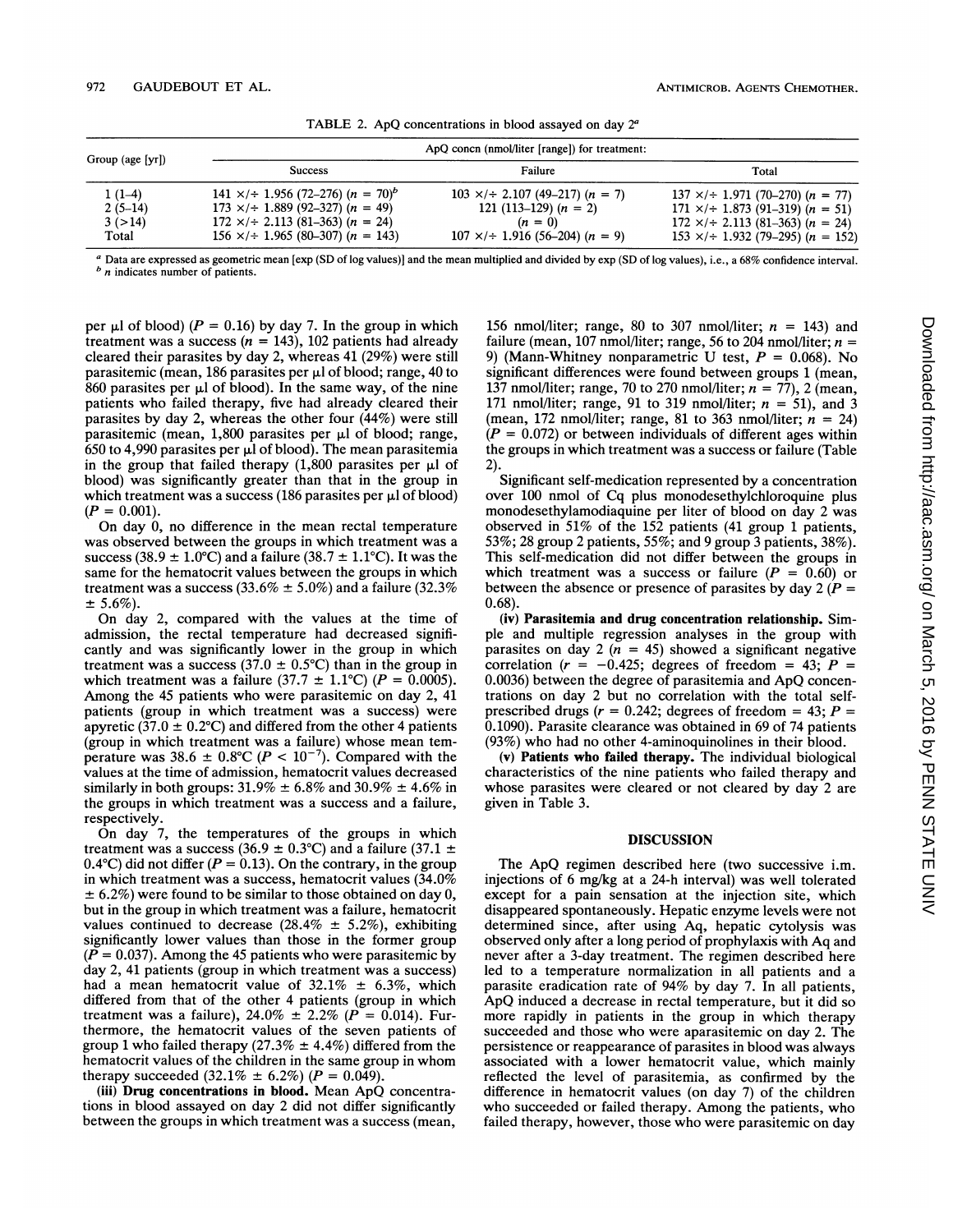| Parasites:              | ર્ક્રફ<br>ઉ |                                                 | No. of parasites/µl of blood on<br>day: |        |               | Hematocrit (%) on<br>day: |             |                      | Temp (°C) on day: |                       | ApQ conci                |                                 |                            |    |
|-------------------------|-------------|-------------------------------------------------|-----------------------------------------|--------|---------------|---------------------------|-------------|----------------------|-------------------|-----------------------|--------------------------|---------------------------------|----------------------------|----|
|                         |             |                                                 | r                                       |        |               | N                         |             | $\circ$              | N                 |                       | (mmol/liter)<br>on day 2 | nmol/liter) on day 2"           | $\mathcal{S}_{\mathbf{q}}$ |    |
|                         |             |                                                 |                                         |        |               |                           |             |                      |                   |                       |                          |                                 | 340                        |    |
| Cleared by<br>day 2     |             |                                                 |                                         |        |               |                           |             |                      |                   |                       |                          |                                 |                            |    |
|                         |             |                                                 |                                         |        |               |                           |             |                      |                   |                       |                          |                                 |                            |    |
|                         |             |                                                 |                                         |        |               | 38233                     | 22888       |                      |                   | 37.88.93.<br>28.99.93 |                          |                                 | 53                         | 12 |
|                         |             | 126,000<br>2,700<br>061,500<br>22,500<br>22,500 |                                         | 282.50 | <b>333343</b> |                           |             | អូអូននង<br>ស្តុកមិន  | 3888888           |                       | <b>S</b> & & & 2         | $\frac{32}{25}$ $\frac{25}{25}$ |                            |    |
|                         |             | 157,500<br>288,000<br>333,000<br>58,500         |                                         |        |               |                           |             |                      |                   | 36<br>28<br>27<br>37  |                          |                                 | 149                        |    |
| Not cleared<br>by day 2 |             |                                                 | $4,500$<br>$3,800$<br>$3,800$           | 2888   | <b>2223</b>   | 8888                      | <b>2222</b> | 43 38 38<br>28 39 38 |                   |                       | ដូនឌ                     | $2\frac{25}{22}$                |                            |    |
|                         |             |                                                 |                                         |        |               |                           |             |                      |                   |                       |                          |                                 | క                          |    |
|                         |             |                                                 |                                         |        |               |                           |             |                      |                   |                       |                          |                                 |                            |    |

2 must have kept their parasites for the entire 7-day period, since their hematocrit values had still decreased by day 7.

Follow-up of the patients was limited to 7 days, because it is always difficult in the field to assume that follow-up will occur after day 7 and to distinguish between recrudescence of or reinfection by parasites. The level of resistance to Cq of the parasite strains which infected these patients was defined by in vitro drug susceptibility tests which demonstrated a resistance rate of 51%. An in vivo study simultaneously conducted with a sample of 34 patients from a population similar to that used in the present study in Mounana, Gabon, during the same period showed a 56% level of clinical resistance to Cq with the standard 3-day 25-mg/kg Cq regimen $(5)$ .

The patients who failed therapy (Table 3) were all apyretic and showed a low level of parasitemia by day 7. Only four of the patients had a hematocrit less than or equal to 27%. All were children less than 7 years old. It can be pointed out that all children in the present study (groups 1 and 2) were already different from the adults (group 3) in terms of parasitemia, hematocrit, and temperature status, which corresponded to a greater infection burden, then a more severe illness. This could partly be due to the lower level of immunity in children in areas endemic for P. falciparum malaria. Nevertheless, a similar level of immunity did not lead to treatment failure in all patients concerned, since 70 children ages 1 to 4 years (91%) and 49 other children ages 5 to 14 years (96%) successfully responded to treatment by day 7.

The correlation found between the in vitro  $IC_{50}$ s of Cq and ApQ might suggest a cross-susceptibility between the two drugs, but up to now, no in vitro  $IC_{50}$  of ApQ can be related to an in vivo treatment failure and there is still no evidence of in vivo clinical resistance to ApQ.

The levels of ApQ in blood obtained with the regimen described here 24 h after the second injection were lower than the theoretic value predicted by concentration-time curve models obtained from Caucasian, adult, and healthy volunteers (16). Ethnicity, age, and disease-related factors may contribute to these differences. Despite the heterogeneity of the population studied, no differences in blood ApQ levels were observed between the three age groups, and no correlation was found between blood ApQ concentrations and the age of the patients, suggesting a similar bioavailability of the drug in the overall population. In our study, self-medication was similarly distributed between the groups in which treatment was a failure and success, a result which minimizes involvement of this factor but underlines the necessity of using sensitive and specific tools for monitoring simultaneously the other most widely used malaria-related drugs in blood. There was a clear-cut relationship between ApQ levels and parasite counts on day 2 and a trend among the patients who failed therapy to have a lower ApQ concentration in their blood, even if this difference was not statistically significant. This lower ApQ level probably reflects an impaired disposition of the drug in the children who failed therapy.

Moreover, because the stage and synchronicity of the infecting parasite population are determinants of an immediate therapeutic response, the time of administration of antimalarial agents with widely fluctuating concentrations (as was the case for ApQ) could influence treatment efficacy (18). This improved efficacy of timed chloroquine treatment was recently demonstrated in P. falciparum-infected patients (the midterm trophozoites of P. falciparum being the